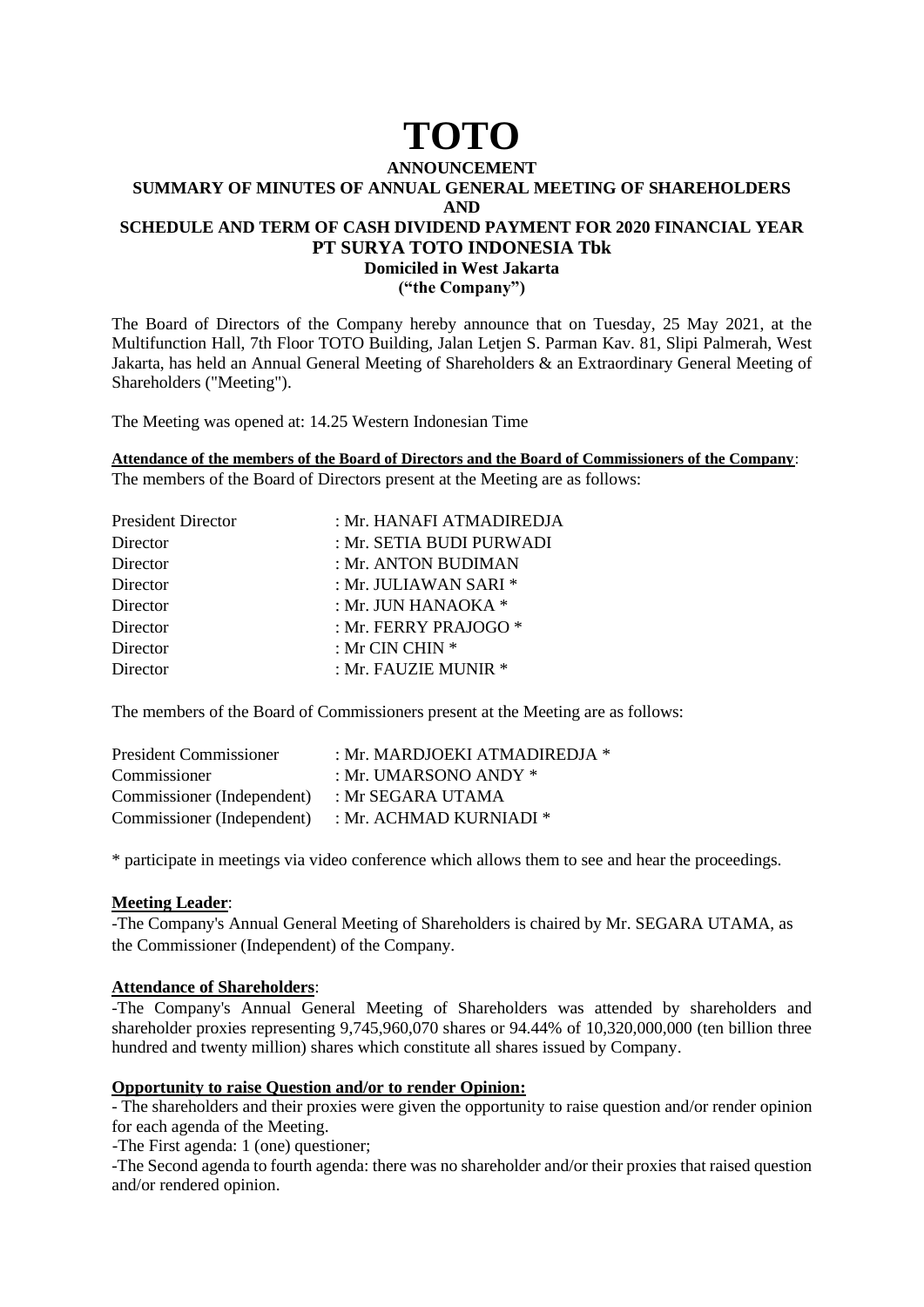# **Resolution Adoption Mechanism:**

-Resolutions for the entire agendas were adopted based on amicable deliberation to reach mutual consensus, in the event amicable deliberation to reach mutual consensus failed to be achieved, then the resolutions were adopted by voting.

| <b>Voting Result:</b><br>-The First Agenda: |                |                                                                                                                       |
|---------------------------------------------|----------------|-----------------------------------------------------------------------------------------------------------------------|
| - Number of votes abstained (blank)         |                | 100 votes                                                                                                             |
| - Number of votes disagree                  |                | $0$ votes                                                                                                             |
| - Number of votes agree                     |                | 9,745,959,970 votes                                                                                                   |
| - The total votes agree                     |                | $9,745,960,070$ votes, or 100%, its more than $1/2$ part of the total<br>number of votes cast legally at the Meeting. |
| -The Second Agenda:                         |                |                                                                                                                       |
| - Number of votes abstained (blank)         |                | $100$ votes                                                                                                           |
| - Number of votes disagree                  |                | $0$ votes                                                                                                             |
| - Number of votes agree                     |                | 9,745,959,970 votes                                                                                                   |
| - The total votes agree                     |                | 9,745,960,070 votes, or 100%, its more than 1/2 part of the total<br>number of votes cast legally at the Meeting.     |
| -The Third Agenda:                          |                |                                                                                                                       |
| - Number of votes abstained (blank)         |                | 100 votes                                                                                                             |
| - Number of votes disagree                  |                | 0 votes                                                                                                               |
| - Number of votes agree                     | $\ddot{\cdot}$ | 9,745,959,970 votes                                                                                                   |
| - The total votes agree                     |                | 9,745,960,070 votes, or 100%, its more than 1/2 part of the total<br>number of votes cast legally at the Meeting.     |
| -The Fourth Agenda:                         |                |                                                                                                                       |
| - Number of votes abstained (blank)         |                | 100 votes                                                                                                             |
| - Number of votes disagree                  |                | 0 votes                                                                                                               |
| - Number of votes agree                     | $\ddot{\cdot}$ | 9,745,959,970 votes                                                                                                   |
| - The total votes agree                     |                | $9,745,960,070$ votes, or 100%, its more than $1/2$ part of the total<br>number of votes cast legally at the Meeting. |

# **The Meeting Resolutions:**

- 1. Approve and ratify the Company's Annual Report for the financial year ended on  $31<sup>st</sup>$  day of December 2020, including the Company's Activities Report, the Board of Commissioners' Supervisory Report, and the Company's Financial Statement for the financial year ended on 31<sup>st</sup> day of December 2020 and grant release and discharge (acquit et de charge) to the Board of Directors and the Board of Commissioners for the management and supervisory carried out in the financial year ended on 31st day of December 2020 provided that such actions are reflected in such Annual Report
- 2. a. Approved the distribution of dividends taken from retained earnings from previous financial years as follows:
	- i. A sum of Rp. 51,600,000,000.- (fifty one billion and six hundred million rupiah) is to be paid as cash dividends to the shareholders, so that each share will be entitled to acquire a cash dividend payment amounting to Rp. 5,0 (five rupiah), with due observance to the prevailing Financial Services Authority and Tax regulations;
	- ii. The remaining retained profit, amounting to Rp. 1,660,588,001,142.- (one trillion six hundred sixty billion five hundred eighty eight million one thousand one hundred and forty two rupiah) continue to be recorded as retained earnings, to increase the working capital of the Company.
	- b. Grant power and authority to the Company's Board of Directors to do any and all actions necessary in relation with the abovementioned resolution, in accordance with the prevailing rules and regulations.